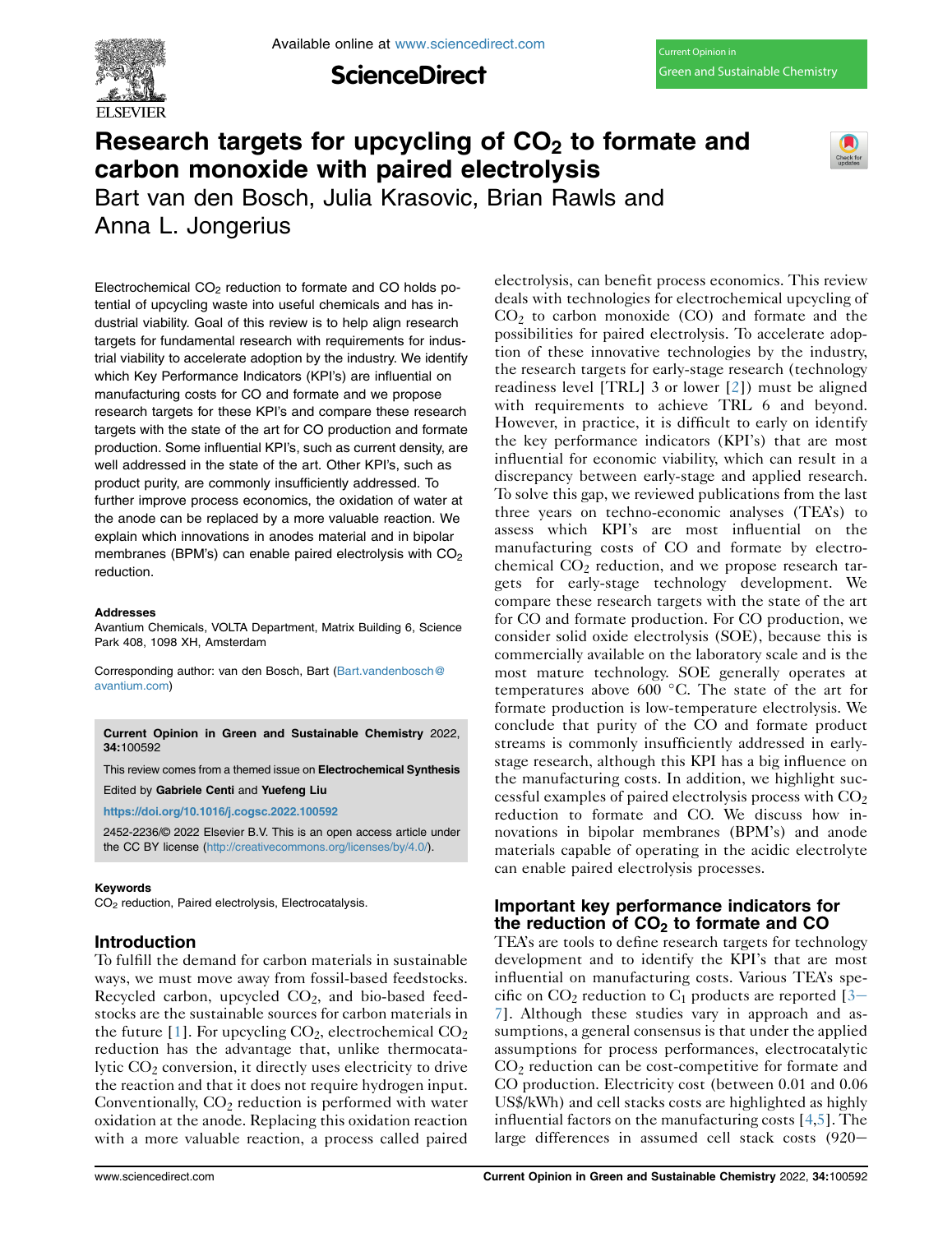15,000 US\$/ $m^2$  [[4](#page-4-3)-[6](#page-4-3)]) suggests uncertainty about the realistic costs. Current density (CD) is also commonly mentioned as highly influential. Increasing the partial CD decreases the overall cell stack costs because less cell area is required for a specific production target. However, Sargent et al. report a nonlinear response of the manufacturing cost on the CD for CO production. Increasing the CD from 100 to 300 mA/cm<sup>2</sup> results in a significant cost reduction, further increasing the CD to 1000 mA/cm<sup>2</sup> only slightly decreases the manufacturing costs [[5\]](#page-4-4). With increasing CD, an increased cell potential translates into high electricity consumption owing to increased overpotentials. This is an important observation, because it shows that there is an upper limit (we suggest a value of 500 mA/cm<sup>2</sup> for CO production) at which the catalytic rate can be considered satisfactory. For formate production, lower CD already results in positive TEA [\[6](#page-4-5)] or shows less sensitivity in CD than for CO production [[4\]](#page-4-3). The cell potential determines the energy consumption of electrocatalytic conversions. However, variations in the cell potential between 1.6 and 2.6 V seem to have a small influence on CO and formate manufacturing costs [\[4](#page-4-3),[5](#page-4-4)]. KPI's that influence the efforts for downstream processing (DSP) generally have a large influence on the manufacturing costs. Jiao et al.  $[6]$  report that the  $CO<sub>2</sub>$  conversion per pass strongly influences the manufacturing cost, especially for the production of CO, and specifies a desired conversion per pass of >30%. At low conversions per pass, the CO product stream contains large amount of  $CO<sub>2</sub>$ . Removal of  $CO<sub>2</sub>$ , often by pressure swing adsorption

(PSA) or membrane separation [[8](#page-4-6)], is needed to achieve significant CO purity. In the case of formate production, the  $CO<sub>2</sub>$  stream that leaves the cell contains products formed owing to cathodic inefficiencies (mostly  $H_2$ ). Removal of these products is crucial for recycling the  $CO<sub>2</sub>$  back into the process. At low  $CO<sub>2</sub>$  conversion per pass removal of  $H_2$  is complicated, because the  $H_2$  will be more dilute. For DSP of formate, it is crucial to produce concentrated product streams ( $\sim$  20 wt.%) [\[9\]](#page-4-7). Formate has a high solubility even at low temperatures, and thus crystallization cannot be used for formate recovery. The energy demand for DSP methods (distillation of water for formate isolation and PSA for CO purification) as function of product purity is shown in [Figure 1](#page-1-0) to highlight the importance of product purity. For comparison, the energy demand for electrochemical CO production is  $\sim$  5.5 mWh/tonne and for formate production  $\sim$  3.4 MWh/tonne (assuming low-temperature electrolysis with 90% Faraday yield (FY) and  $E_{cell} = 2.6 \text{ V}.$ 

The stability of the electrodes and membranes required for industrial viability varies from  $\sim$  2.3 to 5 years [[4](#page-4-3)[,6\]](#page-4-5). However, stability measurements are time-consuming, and accelerated stability tests reduce reliability of the outcome. A more realistic research target is set by Jiao et al. [\[6](#page-4-5)], who define 100-day stability of the first target for an electrolyzer prototype.

In [Table 1](#page-2-0) we propose research targets for the KPIs for electrochemical production of formate and CO from



DSP energy demands for varying product purities. Thermodynamic energy demand for water removal as function of formate concentration in product stream (left graph) and estimated energy input for PSA as function of the CO<sub>2</sub>/CO molar ratio in product. The formulas for calculating the energy demands are given in the section at the end of this review. Assumptions for PSA energy consumption: we assumed the energy consumption for state-of-the-art technology for precombustion CO<sub>2</sub> capture (95.7 kWh/ton CO2) [\[10](#page-5-0)]. Assumptions for water removal: thermodynamic energy demand for water removal (0.72 kWh/kg water) is built up from the energy required for heating water up from 21 to 100 °C and the heat of evaporation at 100 °C. PSA, pressure swing adsorption.

<span id="page-1-0"></span>Figure 1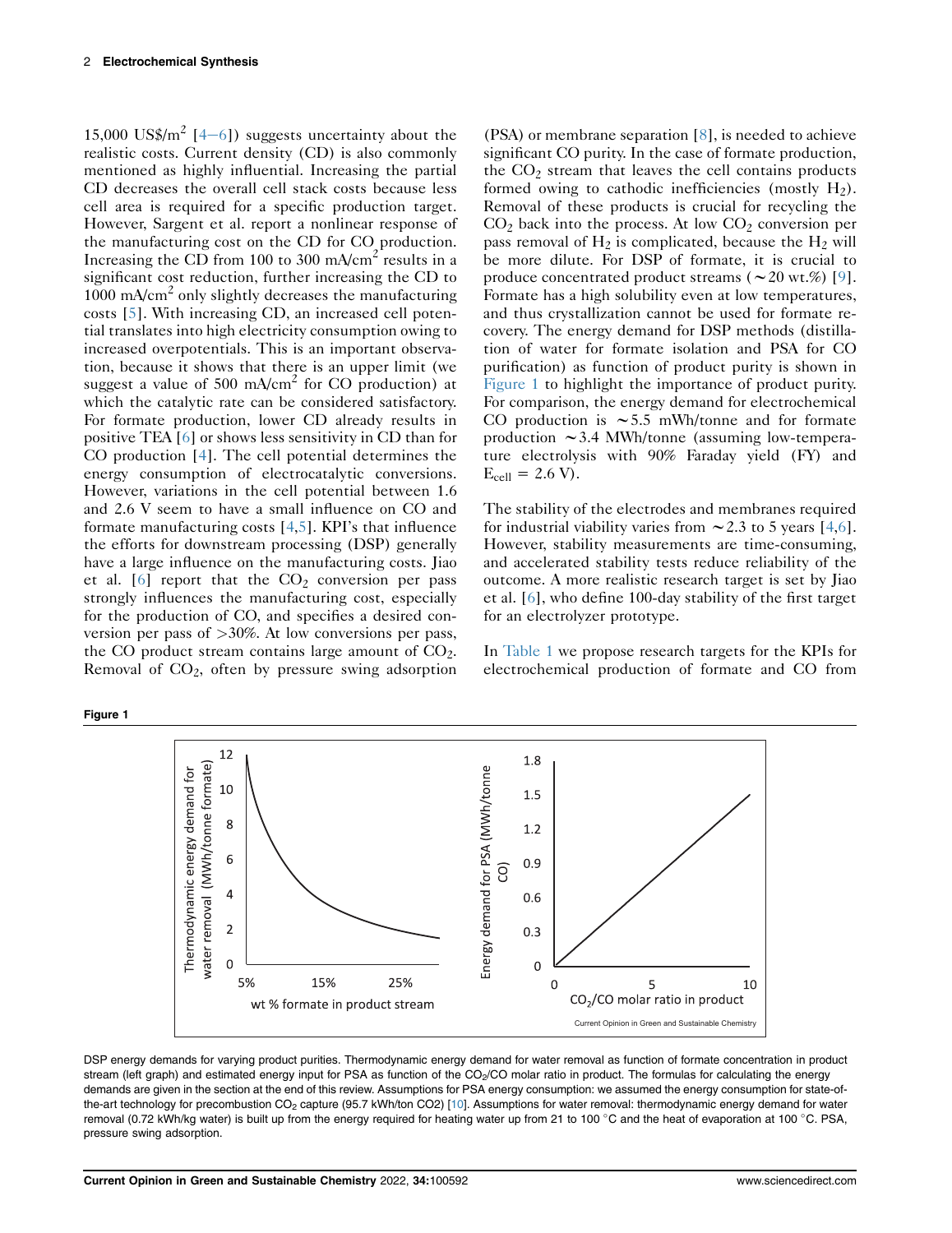#### <span id="page-2-0"></span>Table 1

Proposed research targets for electrochemical CO<sub>2</sub> reduction to formate and carbon monoxide. KPI Research targets Research targets Research targets Remarks Remarks Remarks Remarks  $CO<sub>2</sub>$  to formate  $CO<sub>2</sub>$  to  $CO<sub>2</sub>$ Current density (mA/cm<sup>2</sup>) ) 200–400 300–500 For CO production: influential for  $CD < 300$  mA/cm<sup>2</sup>, less influential for  $CD > 300$  mA/cm<sup>2</sup> [\[5](#page-4-4)]. Lower CD is assumed for formate production [\[6\]](#page-4-5). CO<sub>2</sub> conversion per pass (%)  $>75$   $>30$  The conversion per pass determines the purity of the gas that leaves the cell and required DSP to purify this. Product concentration in product stream >20 wt% mole fraction >0.3 The product purity affects the energy requirement for DSP. Demonstrated system stability (days) 100 For industrial viability, 2.3–5 years is desired. For prototype demonstration, 100 days is specified as target [[6](#page-4-5)] Cell potential (V) 2–2.6 CO production by SOE has lower cell potential owing to thermal contribution to total energy demand.

CD, current density; CO, carbon monoxide; DSP, downstream processing; SOE, solid oxide electrolysis.

 $CO<sub>2</sub>$ . These values are based on the assumed values that result in positive base cases in the highlighted TEA studies  $[3-7]$  $[3-7]$  $[3-7]$  $[3-7]$ .

## State of the art for  $CO<sub>2</sub>$  reduction to carbon monoxide and formate

In this paragraph, we review the performances in the state of the art for electrocatalytic CO and formate production and compare these with the research targets as we defined in [Table 1](#page-2-0). For the state of the art, we considered articles from the last two years, including low-temperature electrolysis and SOE. For low-temperature electrolysis, gas diffusion electrode (GDE) technology is the dominant method for promoting  $CO<sub>2</sub>$  transport to the cathode [\[11\]](#page-5-1). Several sophisticated catalyst designs are recently reported for formate production at very high CD with high FYs using GDE technology. A single atom Pb-alloyed Cu catalyst operates at  $1$  A/cm<sup>2</sup> with 92% FY [\[12](#page-5-2)]; a subnanostructured Bi catalyst operates at 500 mA/cm<sup>2</sup> at 92% FY [\[13](#page-5-3)], and a catalyst based on InP quantum dots operates at 930 mA/ cm<sup>2</sup> at 93% FY [[14\]](#page-5-4). An Sn-Bi/SnO<sub>2</sub> catalyst showed stable catalytic operation over 2400 h at 100 mA/cm<sup>2</sup> at 95% FY. The same catalyst in a more relevant reactor produced a concentrated formate product stream (3.4 M, 15 wt%) with 100 h stable operation [\[15](#page-5-5)]. When operating at high CD, an alkaline environment is formed at the cathode. In this environment,  $CO<sub>2</sub>$  that transports through the porous layer of the GDE forms bicarbonate. Bicarbonate can accumulate, precipitate, and mechanically degrade and block the GDE. This 'salting out' is a common degradation pathway for GDE's [[16\]](#page-5-6). When short durability measurements  $(>100 h)$  are performed, such slow degradation pathways can be overlooked, whereas a good understanding is required to achieve industrially relevant system lifetimes. Performing relevant durability measurements requires investing in automated equipment, including inline analysis and safeguarding controls, in which an industrial process with product streams suited for DSP is mimicked on the laboratory scale. Strikingly, besides the publication of Zhong et al. [\[15](#page-5-5)], we did not find reports that perform long-term stability measurements at high formate concentration. In most reports, the formate concentration and conversion per pass are not addressed at all, although these are crucial KPIs for industrial implementation. This is in sharp contrast with the very high CDs that are reported, which generally are higher than the suggested research target.

For the conversion of  $CO<sub>2</sub>$  to CO, high-temperature solid oxide electrolysis cells ( generally operating between  $600^\circ$  and  $850^\circ$ C) are the most mature technology [\[17\]](#page-5-7). Stable operation under industrially relevant conditions is demonstrated for almost 8000 h [[18](#page-5-8)]. In solid oxide electrolysis cells, a large portion of the total energy demand for  $CO<sub>2</sub>$  conversion is supplied as heat, and the electrical energy demand is reduced. Partial CD above 1  $A/cm<sup>2</sup>$  is achieved at cell potentials of 1.5 V or lower [\[18](#page-5-8)[,19\]](#page-5-9). For comparison, state-of-the-art low-temperature CO production with GDE technology operates at 3.4 V with a stable CO partial CD around 700 mA/cm<sup>2</sup> [\[20\]](#page-5-10). Compared with other technologies discussed in this review, SOE for CO production appears most likely to be most competitive with fossil-based production technologies in the near future.

### Paired electrolysis

The economics of electrochemical reduction processes can significantly improve when the oxidation of water at the anode is replaced with a valuable oxidation reaction (paired electrolysis) [\[3\]](#page-4-2). Paired electrolysis increases the total production capacity of the electrolyzer and appendages and reduces energy requirement compared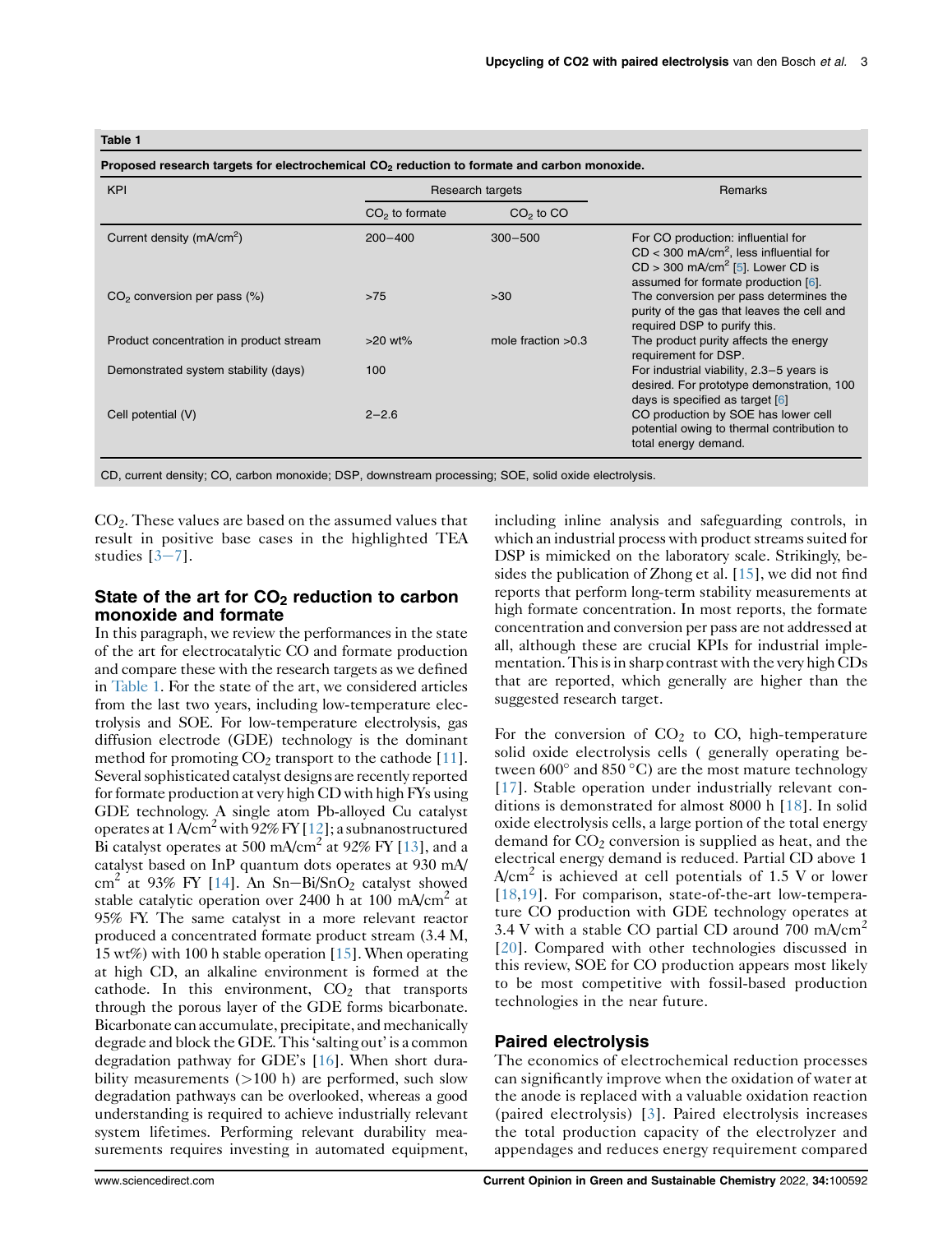with 'unpaired' redox reactions. In this paragraph, we discuss some requirements for successfully pairing redox reactions. We only consider low-temperature electrolysis because paired electrolysis for the SOE would be a completely new concept. In our opinion, to make an industrially feasible paired electrolysis process, it is advantageous to have synergy between the anodic and cathodic reactions. Examples are CO production coupled with chlorine evolution to produce feedstocks for phosgene  $[21]$  $[21]$  $[21]$  and the reduction of  $CO<sub>2</sub>$ to formate paired with biomass oxidation to formate [\[6](#page-4-5),[22\]](#page-5-12). Another notable example of synergy between anodic and cathodic reactions is reported by Whang et al. where formate production is combined with oxidation of hydrogen to form protons. The protons and formate combine in a porous membrane between anodic and cathodic compartments to form a pure stream of formic acid [\[14\]](#page-5-4). When pairing redox processes, compatibilities of pH and CD are important. The CD of both reactions must be in the same order, meaning a  $CD \ge 200$  mA/cm<sup>2</sup> is needed to match  $CO<sub>2</sub>$ reduction, whereas  $> 1000$  mA/cm<sup>2</sup> can be coupled with proton exchange membrane (PEM) hydrogen evolution. Selective oxidation reactions at such high CD are rare. In a review by Janaky et al. on  $CO<sub>2</sub>$  reduction paired with valuable anodic reactions, the highlighted examples operate at lower CD than the state-of-the-art  $CO<sub>2</sub>$  reduction processes [[23](#page-5-13)] and seem limited in CD of the anodic process. To pair redox reactions, pH compatibility of both reactions is needed for efficient ion transport. When the anodic process operates at high pH, no protons are available for transport to the

cathode, and other cations, such as potassium, can cross through a PEM. This is generally undesired, because this will increase the pH at the cathode and decrease that at the anode [\(Figure 2\)](#page-3-0). Acid and base inputs for active pH control are very costly at industrial scale. Anion exchange membranes are a good alternative when sufficient  $OH^-$  is available at the cathode, but generally, this is not the case for  $CO<sub>2</sub>$  reduction reactions, because bicarbonates will form rapidly [[24](#page-5-14)]. Bipolar membranes (BPMs) can operate at high anodic pH and cathode  $pH < 7$  while maintaining the  $pH$  stable, but the long-term stability of BPMs at relevant catalytic conditions ( $>>100 \text{ mA/cm}^2$ ) is not demonstrated, and this class of membranes is less mature than PEM technology. However, BPMs capable of operating at high CD are reported [[25](#page-5-15)], and some benefits of BPMs in CO2 reduction processes are reported, such as reduced crossover of molecules through the membrane [\[5,](#page-4-4)[26\]](#page-5-16). Innovating BPMs to have stable operation at high CD ( $>>100 \text{ mA/cm}^2$ ) can enable paired electrolysis processes with  $CO<sub>2</sub>$  reduction reactions. Alternatively, to ensure pH compatibility, it is preferred to operate the anodic reaction at low pH, so sufficient protons are available for transport to the cathode. However, developing oxidation reactions in the acidic electrolyte is challenging; generally, reactions suffer from lower selectivity, whereas anode materials are prone to corrode at low pH. Often noble metals (e.g. Ru, Ir) are used because of their stability, which is a huge cost driver for cell stacks. Alternative, cheap anode materials capable of operating in acidic electrolyte are generally oxygenates of for instance post-

<span id="page-3-0"></span>

Ion transport in an electrochemical cell. When applying a CEM with a high pH at the anode, alkali-metal cations cross the membrane (left image). This results in an increase in cathode pH and decrease in anode pH. CEM, cation exchange membrane.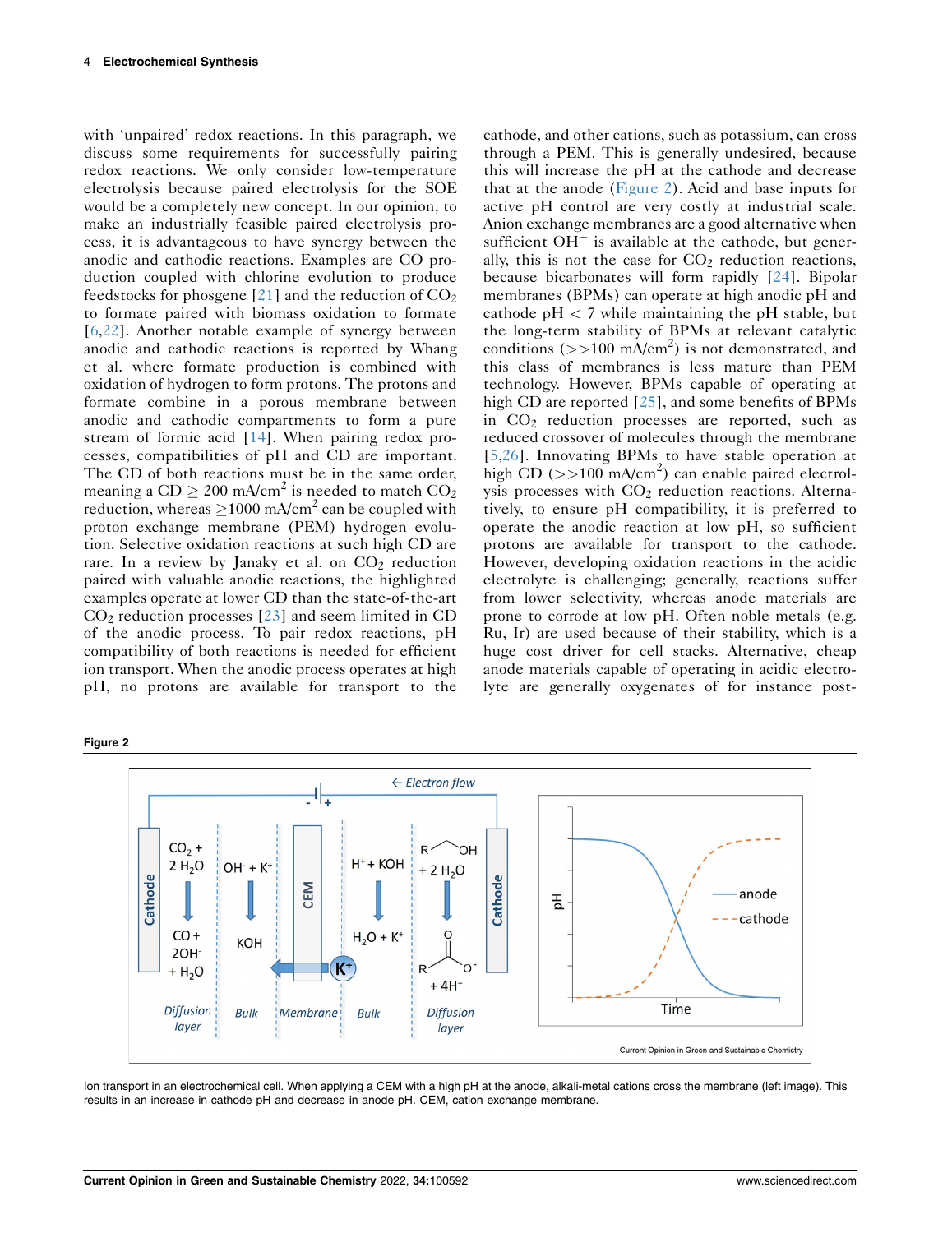transition metals, such as lead and tin. Such anodes are already applied for energy storage [[26](#page-5-16)] and wastewater treatment [[27](#page-5-17)]. Exploring their reactivity in electrosynthesis can be an interesting research line to enable paired electrolysis processes.

## Conclusion

In summary, based on recently reported TEAs, we propose research targets for  $CD$ ,  $CO<sub>2</sub>$  conversion per pass, product purity, cell potential and demonstrated stability for electrochemical CO production and formate production. We highlight the idea that product purity and demonstrated lifetime at relevant conditions should more commonly be addressed in low TRL research. Few mature technologies are available for pairing  $CO<sub>2</sub>$ reduction with valuable oxidation reactions. Generally, synthetic oxidation reaction operates at lower CD and thereby limits the activity of the total system. In addition, oxidation reactions generally operate at high pH. This causes an incompatibility in the pH between redox reactions; there are no protons available for transport from the anode to the cathode. To facilitate paired electrolysis with oxidation reactions operating at high  $pH$  and  $CO<sub>2</sub>$  reduction reactions, BPMs capable of stable operation at high CD must be developed. If valuable oxidation reactions in acidic electrolyte are developed, these can be paired with  $CO<sub>2</sub>$  reduction with well-developed PEM's.

## Calculations for process energy consumption

Thermodynamic energy demand for water removal: The thermodynamic energy demand for water removal is calculated with the following formula:

*Therm. energy demand* = 
$$
\frac{d \left(\frac{kg}{m^3}\right) * (100 - wt\% \text{ formate})}{d \left(\frac{kg}{m^3}\right) * wt\% \text{ for mate}}
$$

$$
\begin{array}{c|c}\n * 0.72 \text{ } kWh & \text{ } kg \text{ water}\n\end{array}
$$

where  $d$  is the density which was determined experimentally. The energy for evaporation of water is 0.72 kWh/kg water, which is the sum of the energy required to heat water from 22 to 100 °C (specific heat of water = 4.186 J/ kg/ $\rm ^{\circ}C$ ) and the energy to evaporate water at 100  $\rm ^{\circ}C$  (heat of evaporation is 40.65 kJ/mol). Conversion of J to Wh:  $1 J = 0.000278$  Wh. Energy demand for PSA energy consumption: We assumed the energy consumption of state-ofthe-art technology for precombustion  $CO<sub>2</sub>$  capture (95.7 kWh/ton CO2). Conversion gives  $4.21*10^{-6}$  MWh/ mol  $CO<sub>2</sub>$ . The energy requirement is calculated with the following formula:

$$
PSA\text{ energy }\left(\frac{MWh}{ton\text{ }CO}\right) = 4.21 \times 10^{-6} \frac{MWh}{mol\text{ }CO_2}
$$

$$
\times \frac{mol\text{ }CO_2}{mol\text{ }CO} \times 35071 \frac{mol\text{ }CO}{ton\text{ }CO}
$$

where  $35,071$  is the number of moles  $CO<sub>2</sub>$  that goes into 1 tonne  $CO<sub>2</sub>$ .

## Declaration of competing interest

The authors declare that they have no known competing financial interests or personal relationships that could have appeared to influence the work reported in this article.

#### **Acknowledgements**

This work was performed within the PERFORM project (grant agreement NO 820723), for which which Horizon 2020 European Union funding for Research & innovation is received.

#### References

Papers of particular interest, published within the period of review, have been highlighted as:

- of special interest
- \*\* of outstanding interest
- <span id="page-4-0"></span>Kähler F, Carus M, Porc O, vom Berg C: Turning off the tap for fossil carbon, future prospects for a global chemical and derived material sector based on renewable carbon. 2021. [http://www.](http://www.renewable-carbon.eu/publications) [renewable-carbon.eu/publications](http://www.renewable-carbon.eu/publications). [Accessed 27 October 2021].
- <span id="page-4-1"></span>2. Buchner GA, Stepputat KJ, Zimmermann AW, Schomacker R: Specifying technology readiness levels for the chemical industry. Ind Eng Chem Res 2019, 58:6957–6969. [https://doi.org/](https://doi.org/10.1021/acs.iecr.8b05693) [10.1021/acs.iecr.8b05693.](https://doi.org/10.1021/acs.iecr.8b05693)
- <span id="page-4-2"></span>3. Na J, Seo B, Kim J, Lee CW, Lee H, Hwang YJ, Min BK, Lee DK, Oh H-S, Lee U: General technoeconomic analysis for electrochemical coproduction coupling carbon dioxide reduction with organic oxidation. Nat Commun 2019, 10:5193. https:/ [doi.org/10.1038/s41467-019-12744-y.](https://doi.org/10.1038/s41467-019-12744-y)
- <span id="page-4-3"></span>4. Jouny M, Luc W, Jiao F: General techno-economic analysis of CO2 electrolysis systems. Ind Eng Chem Res 2018, 57: 2165–2177. <https://doi.org/10.1021/acs.iecr.7b03514>.
- <span id="page-4-4"></span>5. Kibria MG, Edwards JP, Gabardo CM, Dinh C-T, Seifitokaldani A, Sinton D. Sargent EH: Electrochemical CO2 reduction into chemical feedstocks: from mechanistic electrocatalysis models to system design. Adv Mater 2019:1807166. [https://](https://doi.org/10.1002/adma.201807166) [doi.org/10.1002/adma.201807166.](https://doi.org/10.1002/adma.201807166)
- <span id="page-4-5"></span>6 \* \* . Shin H, Hansen KU, Jiao F: Techno-economic assessment of low-temperature carbon dioxide electrolysis. Nat Sustain 2021, 4:911–919. <https://doi.org/10.1038/s41893-021-00739-x>. This article provides are very clear and concise TEA that clearly indicates which aspects are of highest importance for upscaling  $CO<sub>2</sub>$ reduction processes.
- 7. Orella MJ, Brown SM, Leonard ME, Román-Leshkov Y, Brushett FR: A general technoeconomic model for evaluating emerging electrolytic processes. Energy Technol 2019, 8: 1900994. <https://doi.org/10.1002/ente.201900994>.
- <span id="page-4-6"></span>8. Greenblatt JB, Miller DJ, Ager JW, Houle FA, Sharp ID: The technical and energetic challenges of separating (Photo) Electrochemical carbon dioxide reduction products. Joule 2018, 2:381–420. <https://doi.org/10.1016/j.joule.2018.01.014>.
- <span id="page-4-7"></span>9. Rumayor M, Dominguez-Ramos A, Perez P, Irabien A: A technoeconomic evaluation approach to the electrochemical